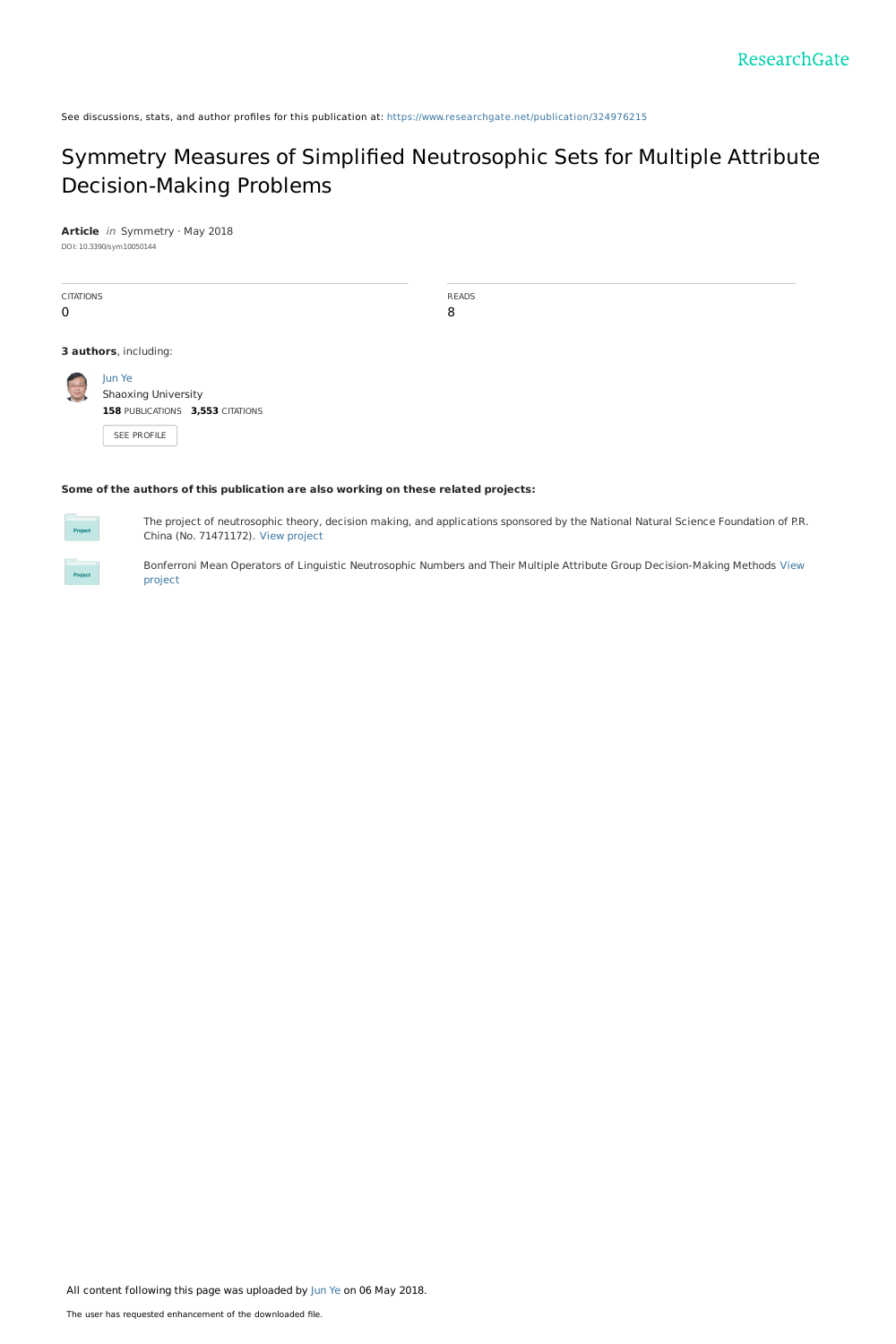



# *Article* **Symmetry Measures of Simplified Neutrosophic Sets for Multiple Attribute Decision-Making Problems**

Angyan Tu<sup>1,2</sup>  $\bullet$ , Jun Ye<sup>2</sup> $\bullet$  and Bing Wang<sup>1,\*</sup>

- <sup>1</sup> School of Mechatronic Engineering and Automation, Shanghai University, 149 Yanchang Road, Shanghai 200072, China; lucytu@shu.edu.cn
- <sup>2</sup> Department of Electrical and Information Engineering, Shaoxing University, 508 Huancheng West Road, Shaoxing 312000, Zhejiang, China; yejun@usx.edu.cn
- **\*** Correspondence: susanbwang@shu.edu.cn; Tel.: +86-21-5633-1568

Received: 27 March 2018; Accepted: 4 May 2018; Published: 5 May 2018



**Abstract:** A simplified neutrosophic set (containing interval and single-valued neutrosophic sets) can be used for the expression and application in indeterminate decision-making problems because three elements in the simplified neutrosophic set (including interval and single valued neutrosophic sets) are characterized by its truth, falsity, and indeterminacy degrees. Under a simplified neutrosophic environment, therefore, this paper firstly defines simplified neutrosophic asymmetry measures. Then we propose a normalized symmetry measure and a weighted symmetry measure of simplified neutrosophic sets and develop a simplified neutrosophic multiple attribute decision-making method based on the weighted symmetry measure. All alternatives can be ranked through the weighted symmetry measure between the ideal solution/alternative and each alternative, and then the best one can be determined. Finally, an illustrative example on the selection of manufacturing schemes (alternatives) in the flexible manufacturing system demonstrates the applicability of the proposed method in a simplified (interval and single valued) neutrosophic setting, and then the decision-making method based on the proposed symmetry measure is in accord with the ranking order and best choice of existing projection and bidirectional projection-based decision-making methods and strengthens the resolution/discrimination in the decision-making process corresponding to the comparative example.

**Keywords:** asymmetry measure; symmetry measure; simplified neutrosophic set; decision making

## **1. Introduction**

To represent inconsistent and indeterminate information in the real world, Smarandache [\[1\]](#page-8-0) introduced the neutrosophic set (NS) concept as the extension of the fuzzy set and (interval-valued) intuitionistic fuzzy sets. Because three function values of truth-membership, falsity-membership, and indeterminacy-membership in NS are defined in the real standard interval [0, 1] or nonstandard interval ]<sup>-</sup>0, 1<sup>+</sup>[, the nonstandard interval shows its difficult application in the real world. As the subclass of NS, Ye [\[2\]](#page-8-1) presented a simplified neutrosophic set (SNS), where its indeterminacy-membership, truth-membership, and falsity-membership functions are in the real standard interval [0, 1] to conveniently apply in engineering fields. SNS includes an interval neutrosophic set (INS) [\[3\]](#page-8-2) and a single-valued neutrosophic set (SVNS) [\[4\]](#page-8-3). After that, Ye [\[5\]](#page-8-4) introduced three simplified neutrosophic similarity measures in vector space and their multicriteria decision-making methods. Then, outranking approaches [\[6](#page-8-5)[,7\]](#page-8-6) were used for simplified neutrosophic and interval neutrosophic decision-making problems. Some researchers proposed correlation coefficients, cross entropy measures, similarity measures for INSs/ SVNSs/SNSs, and their multiple attribute decision-making (MADM) methods [\[8–](#page-8-7)[12\]](#page-9-0). Some researchers presented various aggregation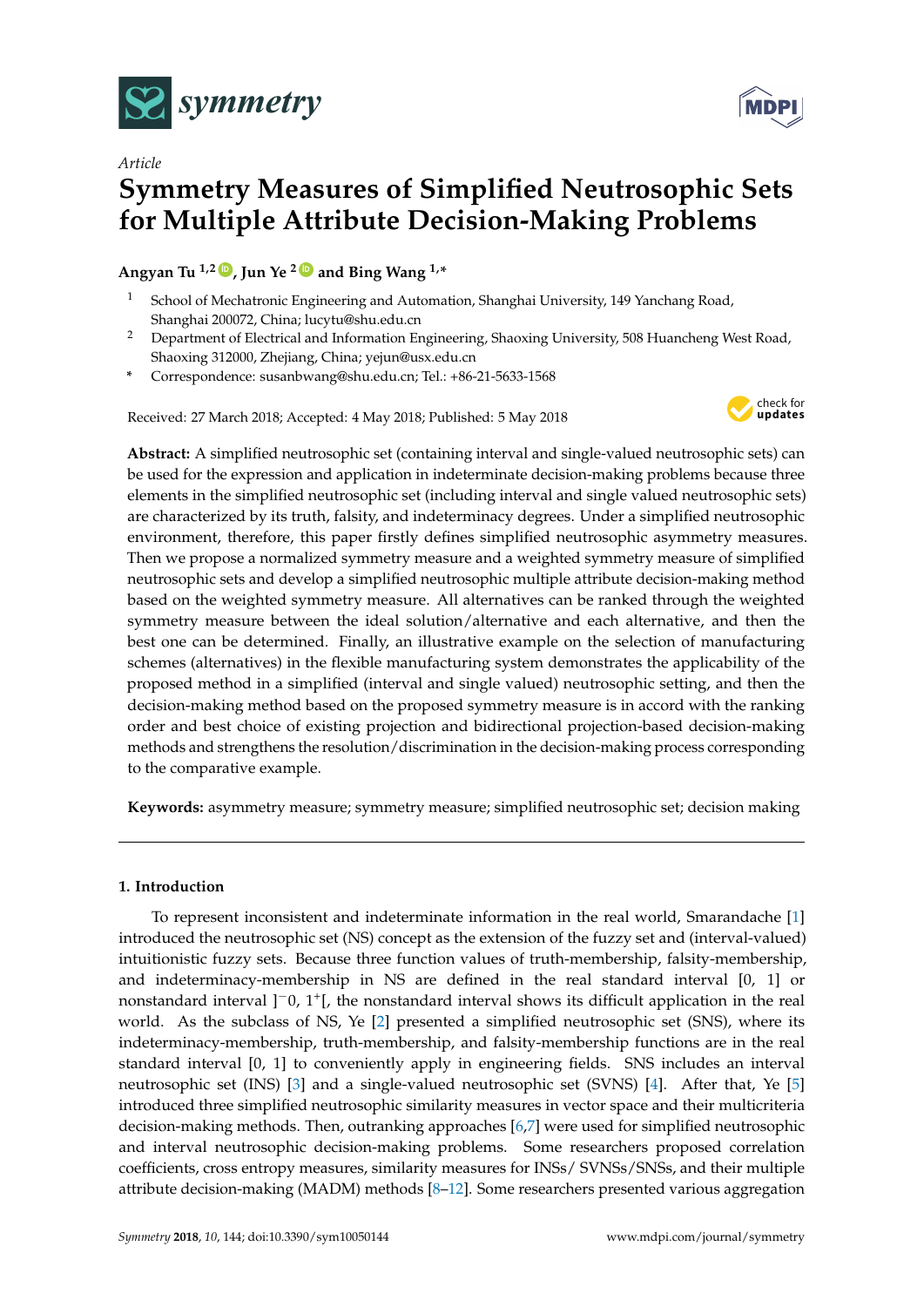operators of SVNSs/INSs/SNSs for decision-making fields [\[13–](#page-9-1)[19\]](#page-9-2). Furthermore, projection and bidirectional projection measures of INSs and SVNSs [\[20](#page-9-3)[,21\]](#page-9-4) were introduced for their decision-making. TOPSIS method [\[22\]](#page-9-5) was presented for decision-making with SVNS information, also SVNS graphs [\[23\]](#page-9-6) were used for decision-making problems. Then, some decision making methods were presented based on the neutrosophic MULTIMOORA, WASPAS-SVNS, and extended TOPSIS and VIKOR methods [\[24–](#page-9-7)[26\]](#page-9-8) under SNS environments.

As mentioned above, the measure method of SNSs is an important tool in decision-making. To develop new measures in simplified neutrosophic decision-making problems, this study proposes asymmetry measures of SNSs and their normalized symmetry measure of SNSs for the first time, and then develops a MADM method by using the weighted symmetry measure of SNSs. Therefore, this paper is presented as the following frame. Some definitions of asymmetry measures of SNSs are presented in Section [2.](#page-2-0) The normalized symmetry measure and weighted symmetry measure of SNSs are proposed in Section [3.](#page-4-0) A MADM method using the weighted symmetry measure is developed in Section [4.](#page-4-1) In Section [5,](#page-5-0) the practical example is provided in simplified neutrosophic environments to show the application, along with the sensitive analysis regarding to the attribute weight values, and then the feasibility and effectiveness are indicated by the comparative example. At last, Section [6](#page-8-8) indicates conclusions and future work.

### <span id="page-2-0"></span>**2. Asymmetry Measures of Simplified Neutrosophic Sets**

In this section, asymmetry measures of SNSs are presented, including asymmetry measures of SVNSs and INSs.

Ye [\[2\]](#page-8-1) presented an SNS as a subclass of a NS [\[1\]](#page-8-0) and gave the following definition.

**Definition 1** [\[2\]](#page-8-1). *A SNS is defined as*  $A = \{ \langle x, u_A(x), v_A(x), h_A(x) \rangle | x \in U \}$  *in the universe of discourse U, such that*  $u_A(x)$ *: U*  $\rightarrow$  *[0, 1],*  $v_A(x)$ *: U*  $\rightarrow$  *[0,1], and*  $h_A(x)$ *: U*  $\rightarrow$  *[0, 1], which are described by the truth, indeterminacy and falsity-membership degrees, satisfying*  $0 \leq \sup u_A(x) + \sup v_A(x) + \sup h_A(x) \leq 3$  *for INS or*  $0 \le u_A(x) + v_A(x) + h_A(x) \le 3$  *for SVNS and*  $x \in U$ .

For convenience, an element in the SNS A is denoted by  $a = (u_a, v_a, h_a)$ , which is called the simplified neutrosophic number (SNN), including a single valued neutrosophic number (SVNN) and an interval neutrosophic number (INN).

First, asymmetry measures of SVNSs are defined in the following.

**Definition 2.** Let  $B = \{b_1, b_2, ..., b_n\}$  and  $A = \{a_1, a_2, ..., a_n\}$  be two SVNSs, where  $b_j = (u_{bj}, v_{bj}, h_{bj})$  and  $a_j = (u_{ai}, v_{ai}, h_{ai})$  are the *j*-th SVNNs  $(j = 1, 2, ..., n)$  of B and A respectively. Then

$$
P_B(A) = \frac{A \cdot B}{\|B\|^2} = \frac{\sum\limits_{j=1}^n (u_{aj}u_{bj} + v_{aj}v_{bj} + h_{aj}h_{bj})}{\sum\limits_{j=1}^n (u_{bj}^2 + v_{bj}^2 + h_{bj}^2)}
$$
(1)

$$
P_A(B) = \frac{A \cdot B}{\|A\|^2} = \frac{\sum\limits_{j=1}^{n} (u_{aj}u_{bj} + v_{aj}v_{bj} + h_{aj}h_{bj})}{\sum\limits_{j=1}^{n} (u_{aj}^2 + v_{aj}^2 + h_{aj}^2)}
$$
(2)

*are called asymmetry measures of B and A.*

If one considers the weight of each element  $b_j$  or  $a_j$  ( $j = 1, 2, ..., n$ ), the weighted asymmetry measure of SNSs can be introduced below.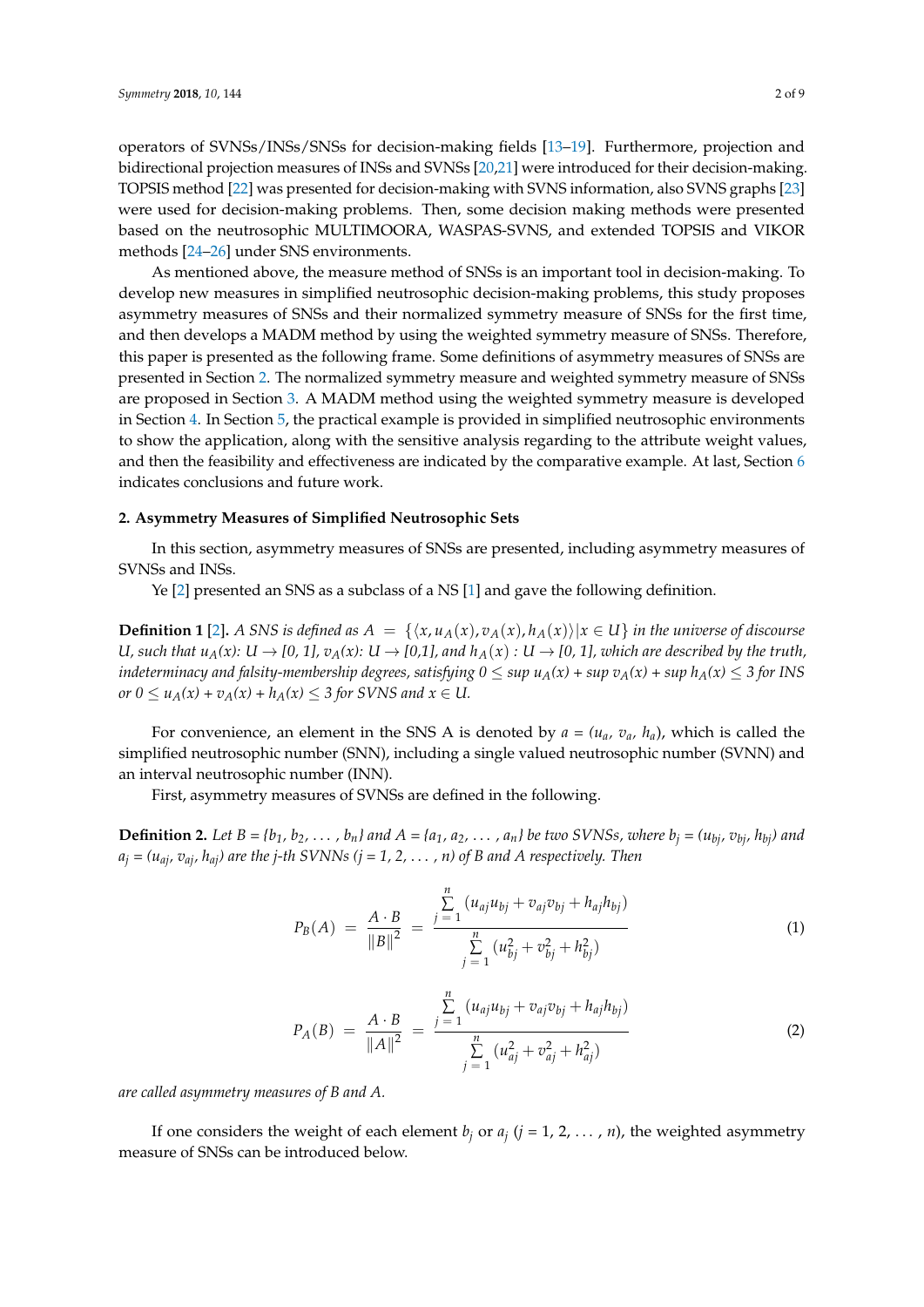**Definition 3.** Let  $B = \{b_1, b_2, \ldots, b_n\}$  and  $A = \{a_1, a_2, \ldots, a_n\}$  be two SVNSs, where  $b_i = (u_{bi}, v_{bi}, h_{bi})$  and  $a_j = (u_{ai}, v_{ai}, h_{ai})$  are the *j*-th SVNNs (*j* = 1,2, . . . , n) of B and A respectively, and let the weight of an element  $b_j$ *or*  $a_j$  *be*  $w_j$ ,  $w_j \in [0, 1]$ , and  $\sum_{j=1}^n w_j = 1$  . Then

$$
Pw_B(A) = \frac{\sum_{j=1}^{n} w_j^2 (u_{aj}u_{bj} + v_{aj}v_{bj} + h_{aj}h_{bj})}{\sum_{j=1}^{n} w_j^2 (u_{bj}^2 + v_{bj}^2 + h_{bj}^2)}
$$
(3)

$$
Pw_A(B) = \frac{\sum_{j=1}^{n} w_j^2 (u_{aj}u_{bj} + v_{aj}v_{bj} + h_{aj}h_{bj})}{\sum_{j=1}^{n} w_j^2 (u_{aj}^2 + v_{aj}^2 + h_{aj}^2)}
$$
(4)

*are called the weighted asymmetry measures of B and A.*

By the similar way, the two asymmetry measures of SVNSs can be further extended to the asymmetry measures of INSs, which are given by the following definition.

**Definition 4.** Let  $B = \{b_1, b_2, \ldots, b_n\}$  and  $A = \{a_1, a_2, \ldots, a_n\}$  be two INSs, where  $b_j = ([u_{bj}^L, u_{bj}^U], [v_{bj}^L, v_{bj}^U], [h_{bj}^L, h_{bj}^U])$  and  $a_j = ([u_{aj}^L, u_{aj}^U], [v_{aj}^L, v_{aj}^U], [h_{aj}^L, h_{aj}^U])$  are the j-th INNs (j = 1, 2, . . . *, n) of B and A respectively. Then, two asymmetry measures of B and A are defined as*

$$
P_B(A) = \frac{A \cdot B}{\|B\|^2} = \frac{\sum_{j=1}^{n} (u_{aj}^L u_{bj}^L + u_{aj}^U u_{bj}^U + v_{aj}^L v_{bj}^L + v_{aj}^U v_{bj}^U + h_{aj}^L h_{bj}^L + h_{aj}^U h_{bj}^U)}{\sum_{j=1}^{n} [(u_{bj}^L)^2 + (u_{bj}^U)^2 + (v_{bj}^L)^2 + (v_{bj}^U)^2 + (h_{bj}^L)^2 + (h_{bj}^U)^2]}
$$
(5)

$$
P_A(B) = \frac{A \cdot B}{\|A\|^2} = \frac{\sum\limits_{j=1}^{n} (u_{aj}^L u_{bj}^L + u_{aj}^U u_{bj}^U + v_{aj}^L v_{bj}^L + v_{aj}^U v_{bj}^U + h_{aj}^L h_{bj}^L + h_{aj}^U h_{bj}^U)}{\sum\limits_{j=1}^{n} [(u_{aj}^L)^2 + (u_{aj}^U)^2 + (v_{aj}^L)^2 + (v_{aj}^U)^2 + (h_{aj}^L)^2 + (h_{aj}^U)^2]}
$$
(6)

Similarly, if one considers the weight of each element  $b_j$  or  $a_j$  ( $j = 1, 2, ..., n$ ), the weighted asymmetry measures of INSs can be introduced below.

**Definition 5.** Let  $B = \{b_1, b_2, \ldots, b_n\}$  and  $A = \{a_1, a_2, \ldots, a_n\}$  be two INSs, where  $b_j = ([u_{bj}^L, u_{bj}^U], [v_{bj}^L, v_{bj}^U], [h_{bj}^L, h_{bj}^U])$  and  $a_j = ([u_{aj}^L, u_{aj}^U], [v_{aj}^L, v_{aj}^U], [h_{aj}^L, h_{aj}^U])$  are the j-th INNs (j = 1, 2,  $\ldots$  , n) of B and A respectively, and let the weight of an element  $a_j$  or  $b_j$  be  $w_j$ ,  $w_j\in$  [0, 1], and  $\sum_{j=1}^n w_j~=~1.$ *Thus, two weighted asymmetry measures of A on B are defined as*

$$
Pw_B(A) = \frac{(A \cdot B)_w}{\|B\|_w^2} = \frac{\sum\limits_{j=1}^n w_j^2 (u_{aj}^L u_{bj}^L + u_{aj}^U u_{bj}^U + v_{aj}^L v_{bj}^L + v_{aj}^U v_{bj}^U + h_{aj}^L h_{bj}^L + h_{aj}^U h_{bj}^U)}{\sum\limits_{j=1}^n w_j^2 [(u_{bj}^L)^2 + (u_{bj}^U)^2 + (v_{bj}^L)^2 + (v_{bj}^U)^2 + (h_{bj}^L)^2 + (h_{bj}^U)^2]}
$$
(7)

$$
Pw_A(B) = \frac{(A \cdot B)_w}{\|A\|_w^2} = \frac{\sum\limits_{j=1}^n w_j^2 (u_{aj}^L u_{bj}^L + u_{aj}^U u_{bj}^U + v_{aj}^L v_{bj}^L + v_{aj}^U v_{bj}^U + h_{aj}^L h_{bj}^L + h_{aj}^U h_{bj}^U)}{\sum\limits_{j=1}^n w_j^2 [(u_{aj}^L)^2 + (u_{aj}^U)^2 + (v_{aj}^L)^2 + (v_{aj}^U)^2 + (h_{aj}^L)^2 + (h_{aj}^U)^2]}
$$
(8)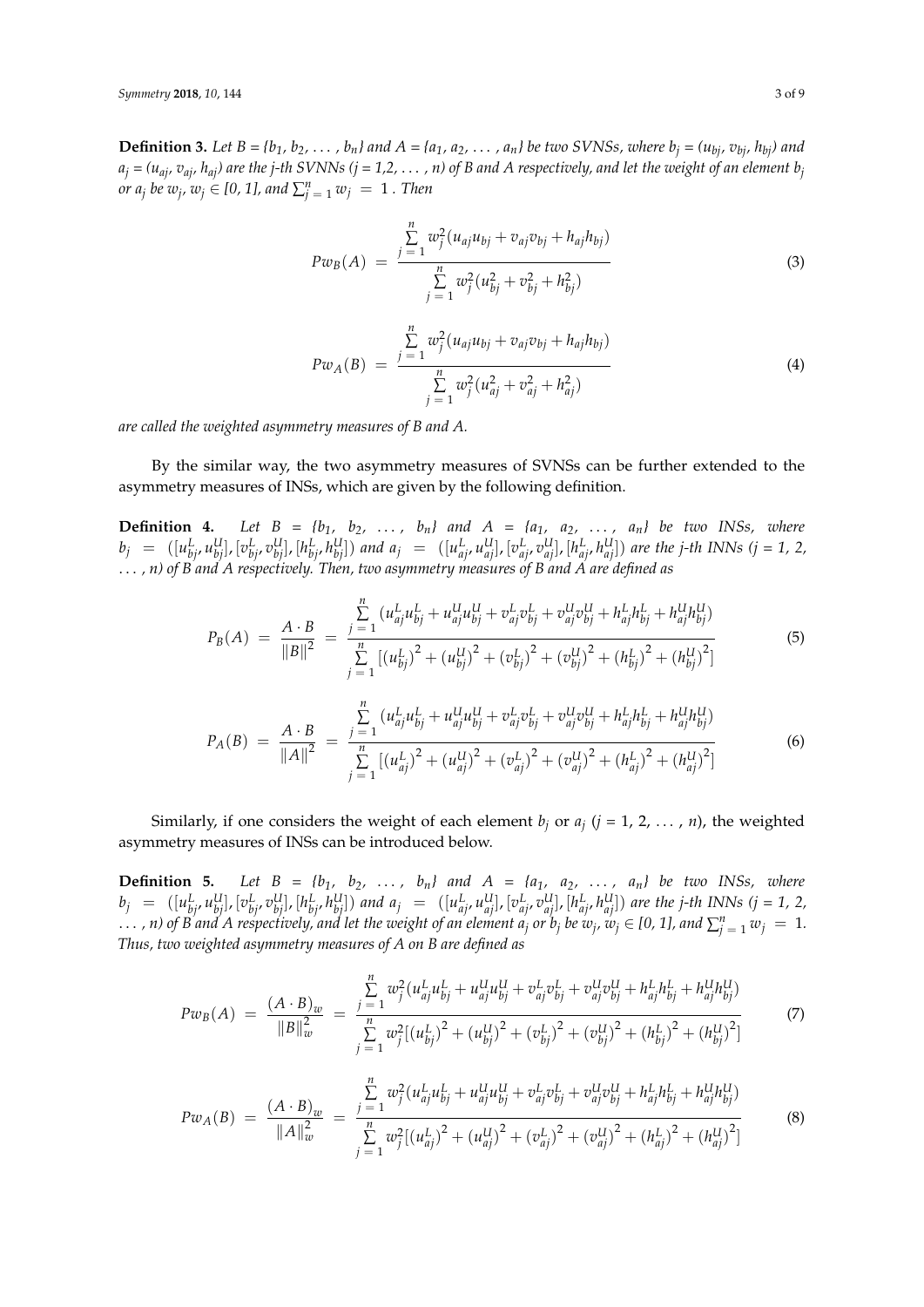#### <span id="page-4-0"></span>**3. Normalized Symmetry Measures of Simplified Neutrosophic Sets**

A normalized symmetry measure of SNSs is proposed in this section.

**Definition 6.** Let  $B = \{b_1, b_2, ..., b_n\}$  and  $A = \{a_1, a_2, ..., a_n\}$  be two SNSs, where  $b_i = (u_{bi}, v_{bi}, h_{bi})$  and  $a_j = (u_{ai}, v_{ai}, h_{ai})$  are the *j*-th SNNs (*j* = 1, 2, . . . , *n*) of *B* and *A* respectively. Thus

$$
M(B, A) = \frac{1}{1 + \left| \frac{B \cdot A}{\|A\|^2} - \frac{B \cdot A}{\|B\|^2} \right|} = \frac{\|B\|^2 \|A\|^2}{\|B\|^2 \|A\|^2 + \left| \|B\|^2 - \|A\|^2 \right| B \cdot A}
$$
(9)

*is called the normalized symmetry measure between B and A, where*  $\|B\| = \sqrt{\sum_{j=1}^n{(u_{bj}^2+v_{bj}^2+h_{bj}^2)}}$  *and*  $\|A\| = \sqrt{\sum_{j=1}^{n} (u_{aj}^2 + v_{aj}^2 + h_{aj}^2)}$  for SVNSs or  $\|B\| = \sqrt{\sum_{j=1}^{n} [(u_{bj}^L)^2 + (u_{bj}^U)^2 + (v_{bj}^L)^2 + (v_{bj}^U)^2 + (h_{bj}^L)^2 + (h_{bj}^U)^2]}$ and  $\|A\| = \sqrt{\sum_{j=1}^{n}[(u_{aj}^{L})^{2} + (u_{aj}^{U})^{2} + (v_{aj}^{L})^{2} + (v_{aj}^{U})^{2} + (h_{aj}^{L})^{2} + (h_{aj}^{U})^{2}]}$  for INSs are the modules of B and A respectively, and  $B \cdot A = \sum_{j=1}^{n} (u_{aj}^L u_{bj}^L + u_{aj}^U u_{bj}^U + v_{aj}^L v_{bj}^L + v_{aj}^U v_{bj}^U + h_{aj}^L h_{bj}^L + h_{aj}^U h_{bj}^U)$  is the inner *product between B and A.*

Therefore, the closer the value of  $M(B, A)$  is to 1, the closer *B* is to *A*, and then there are  $M(B, A)$  $M(A, B) = 1$  if  $B = A$ , and it satisfies  $0 \le M(B, A) \le 1$  for any *B* and any *A*, which is a normalized symmetry measure.

The bellowing weighted symmetry measure between SNSs can be introduced if one considers the weight of each element  $b_j$  or  $a_j$  ( $j = 1, 2, ..., n$ ).

**Definition 7.** Let  $B = \{b_1, b_2, ..., b_n\}$  and  $A = \{a_1, a_2, ..., a_n\}$  be two SNSs, where  $b_i = (u_{bi}, v_{bi}, h_{bi})$  and  $a_j = (u_{aj}, v_{aj}, h_{aj})$  are the *j*-th SNNs (*j* = 1, 2, . . . , n) of B and A respectively, and let the weight of an element  $b_j$ *or*  $a_j$  *be*  $w_j$ ,  $w_j \in [0, 1]$ , and  $\sum_{j=1}^n w_j = 1$ . Thus

$$
M_w(B,A) = \frac{1}{1 + \left| \frac{(B \cdot A)_w}{\|A\|_w^2} - \frac{(B \cdot A)_w}{\|B\|_w^2} \right|} = \frac{\|B\|_w^2 \|A\|_w^2}{\|B\|_w^2 \|A\|_w^2 + \left| \|B\|_w^2 - \|A\|_w^2 \right| (B \cdot A)_w}
$$
(10)

*is known as the weighted symmetry measure of B and A, where*  $\|B\|_w = \sqrt{\sum_{j=1}^n w_j^2(u_{bj}^2+v_{bj}^2+h_{bj}^2)}$  *and*  $||A||_w = \sqrt{\sum_{j=1}^n w_j^2 (u_{aj}^2 + v_{aj}^2 + h_{aj}^2)}$  for SVNSs or  $||B||_w = \sqrt{\sum_{j=1}^n w_j^2 [(u_{bj}^L)^2 + (u_{bj}^U)^2 + (v_{bj}^L)^2 + (v_{bj}^U)^2 + (h_{bj}^L)^2 + (h_{bj}^U)^2 ]$ and  $||A||_{w} = \sqrt{\sum_{j=1}^{n} w_{j}^{2}[(u_{aj}^{L})^{2} + (u_{aj}^{U})^{2} + (v_{aj}^{L})^{2} + (v_{aj}^{U})^{2} + (h_{aj}^{L})^{2} + (h_{aj}^{U})^{2}]}$  for INSs are the weighted modules of B and A, and then  $(B \cdot A)_w = \sum_{j=1}^n w_j^2 (u_{aj}u_{bj} + v_{aj}v_{bj} + h_{aj}h_{bj})$  or  $(B \cdot A)_{w}$  =  $\sum_{j=1}^{n} w_j^2 (u_{aj}^L u_{bj}^L + u_{aj}^U u_{bj}^U + v_{aj}^L v_{bj}^L + v_{aj}^U v_{bj}^U + h_{aj}^L h_{bj}^L + h_{aj}^U h_{bj}^U)$  for INNs is known as the *weighted inner product of B and A.*

#### <span id="page-4-1"></span>**4. Decision-Making Method Using the Weighted Symmetry Measure**

In this section, the proposed weighted symmetry measure is utilized for simplified neutrosophic MADM problems.

Set a set of alternatives as  $S = \{S_1, S_2, \dots, S_m\}$  and a set of attributes as  $A = \{A_1, A_2, \dots, A_n\}$  in a MADM problem. Assume that the weight of the attribute  $A_j$  is  $w_j$ ,  $w_j \in [0, 1]$ , and  $\sum_{j=1}^{n} w_j = 1$ .

#### *Decision-Making Method Using the Weighted Symmetry Measure*

In SNS setting, the satisfaction evaluations of an alternative  $S_i$   $(i = 1, 2, \ldots, m)$  for an attribute  $A_j$  $(j=1,2,\ldots,n)$  is expressed by an SNS  $S_i = \{s_{i1}, s_{i2}, \ldots, s_{in}\}\$ , where  $s_{ij} = (u_{ij}, v_{ij}, h_{ij})$  satisfies  $u_{ij}, v_{ij}, h_{ij}$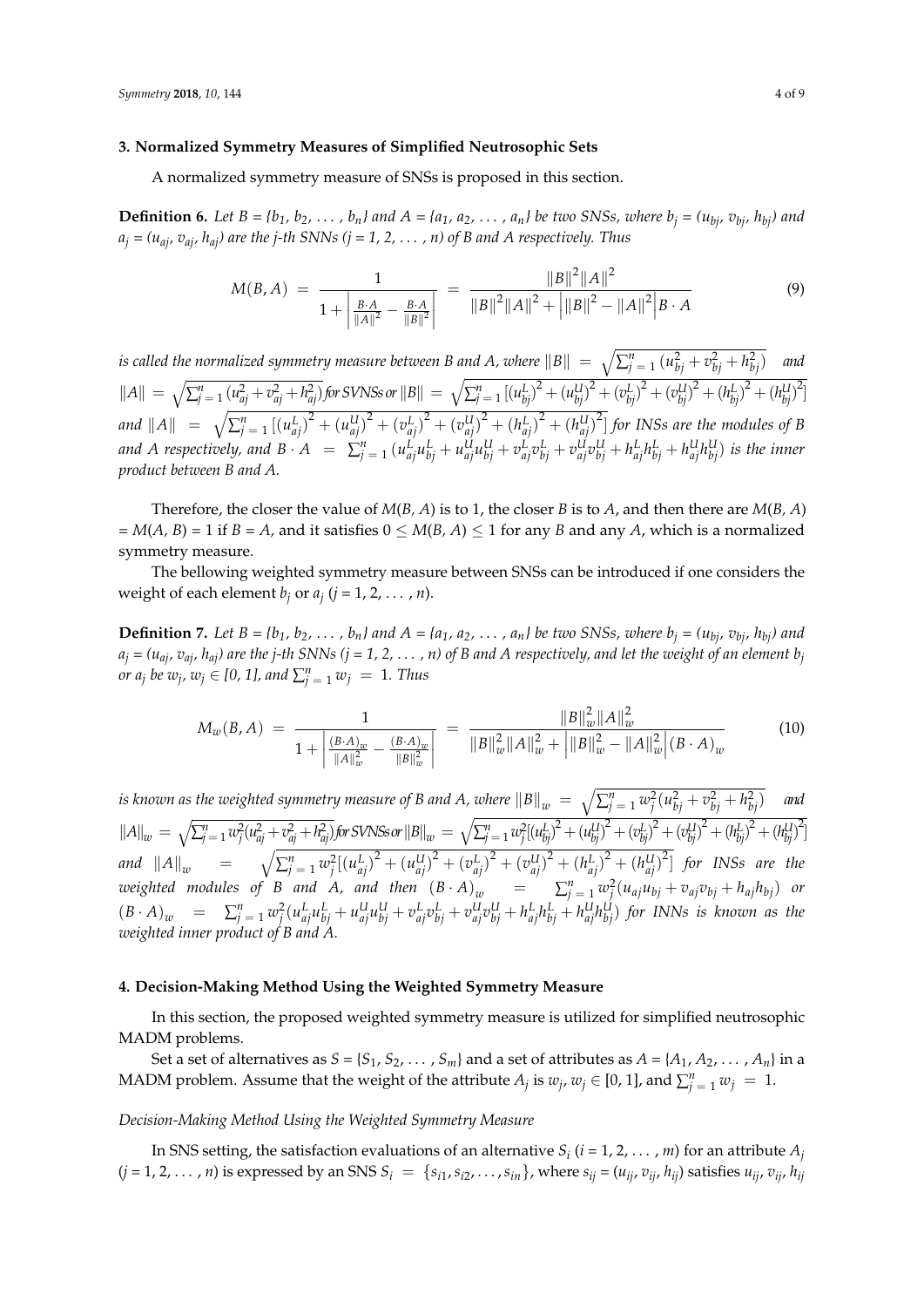$i\in[0,1]$  and  $0\leq u_{ij}+v_{ij}+h_{ij}\leq 3$  for SVNN or  $u_{ij}$ ,  $v_{ij}$ ,  $h_{ij}\subseteq[0,1]$  and  $0\leq u_{ij}^U+v_{ij}^U+h_{ij}^U\leq 3$  for INN. Thus, the decision matrix of SNSs can be established as  $D = (s_{ij})_{m \times n}$ .

In the MADM problem, the similarity measure between the ideal solution/alternative and an alternative can be used for determining the best one among all alternatives. By considering  $s_j^* = (u_j^*, v_j^*, h_j^*) = ( \max_i (u_{ij}), \min_i (v_{ij}), \min_i (h_{ij}) )$  for SVNNs or  $s_j^* = (u_j^*, v_j^*, h_j^*) =$  $(\left[\max_i(u_{ij}^L), \max_i(u_{ij}^U]\right], \left[\min_i(v_{ij}^L), \min_i(v_{ij}^U)\right], \left[\min_i(h_{ij}^L), \min_i(h_{ij}^U)\right)$  for INNs  $(j = 1, 2, ..., n; i = 1, 2, ...)$ . . . , *m*) as the ideal solution, an simplified neutrosophic ideal solution/alternative can be given as  $S^* = \{s_1^*, s_2^*, \ldots, s_n^*\}.$ 

Then by applying Equation (10), the weighted symmetry measure between  $S^*$  and  $S_i$  ( $i = 1, 2, \ldots$  , *m*) is yielded by

$$
M_w(S^*, S_i) = \frac{1}{1 + \left| \frac{(S^* \cdot S_i)_w}{\|S_i\|_w^2} - \frac{(S^* \cdot S_i)_w}{\|S^* \|_w^2} \right|} = \frac{\|S_i\|_w^2 \|S^*\|_w^2}{\|S_i\|_w^2 \|S^* \|_w^2 + \left| \|S_i\|_w^2 - \|S^* \|_w^2 \right| (S^* \cdot S_i)_w}
$$
(11)

where  $\|S_i\|_w = \sqrt{\sum_{j\,=\,1}^n w_j^2(u_{ij}^2 + v_{ij}^2 + h_{ij}^2)}$ ,  $\|S^*\|_w = \sqrt{\sum_{j\,=\,1}^n w_j^2(u_j^{*2} + v_j^{*2} + h_j^{*2})}$ , and  $(S_i \cdot S^*)_w =$  $\sum_{j \, = \, 1}^{n} w_{j}^{2}(u_{ij}u_{j}^{*}+v_{ij}v_{j}^{*}+h_{ij}h_{j}^{*}) \text{ for SVMs or } ||S_{i}||_{w} \; = \; \sqrt{\sum_{j \, = \, 1}^{n} w_{j}^{2}((u_{ij}^{L})^{2}+(u_{ij}^{U})^{2}+(v_{ij}^{L})^{2}+(v_{ij}^{U})^{2}+(h_{ij}^{L})^{2}+(h_{ij}^{L})^{2})} \text{,}$  $||S^*||_w = \sqrt{\sum_{j=1}^n w_j^2((u_j^{L*})^2 + (u_j^{U*})^2 + (v_j^{L*})^2 + (v_j^{U*})^2 + (h_j^{L*})^2 + (h_j^{U*})^2)},$  and  $(S^* \cdot S_i)_{w} =$  $\sum_{j \,=\, 1}^{n} w_{j}^{2} (u_{ij}^{L} u_{j}^{L*} + u_{ij}^{U} u_{j}^{U*} + v_{ij}^{L} v_{j}^{L*} + v_{ij}^{U} v_{j}^{U*} + h_{ij}^{L} h_{j}^{L*} + h_{ij}^{U} h_{j}^{U*}) \text{ for INNs}.$ 

Thus, the greater the value of  $M_w(S^*, S_i)$  is, the closer  $S_i$  is to  $S^*$ , and then the better the alternative  $S_i$  is.

### <span id="page-5-0"></span>**5. Decision-Making Examples**

A practical example about selecting the manufacturing schemes (alternatives) in the flexible manufacturing system is provided in SNS (SVNS and INS) environments to show the applications of the weighted symmetry measure-based MADM method in realistic scenarios, and then a comparative example with existing relative measures for SVNS is given to show the feasibility and effectiveness of the proposed method.

#### *5.1. Practical Example*

Assume that we consider a MADM problem in the flexible manufacturing system about the selection of manufacturing schemes (alternatives). Set a set of four alternatives for the flexible manufacturing system as  $S = \{S_1, S_2, S_3, S_4\}$ . They need to satisfy the three attributes: (i)  $A_1$  is the improvement in quality; (ii)  $A_2$  is the market response; (iii)  $A_3$  is the manufacturing cost. In the decision-making problem, the decision maker/expert specifies the weight vector of the attributes as *W* = (0.36, 0.3, 0.34) corresponding to the importance of the three attributes.

Thus, the decision maker gives the satisfaction evaluation of an alternative  $S_i$  ( $i = 1, 2, 3, 4$ ) for an attribute  $A_j$  ( $j$  = 1, 2, 3) by the evaluation information of SVNNs, and then single-valued neutrosophic decision matrix can be constructed as

$$
D = \left[ \begin{array}{cccc} (0.75, 0.2, 0.2) & (0.7, 0.24, 0.26) & (0.6, 0.2, 0.25) \\ (0.8, 0.1, 0.1) & (0.75, 0.2, 0.3) & (0.7, 0.3, 0.1) \\ (0.7, 0.2, 0.15) & (0.8, 0.2, 0.1) & (0.75, 0.25, 0.2) \\ (0.8, 0.1, 0.2) & (0.7, 0.15, 0.2) & (0.7, 0.2, 0.3) \end{array} \right]
$$

Thus, the developed approach is used for the MADM problem.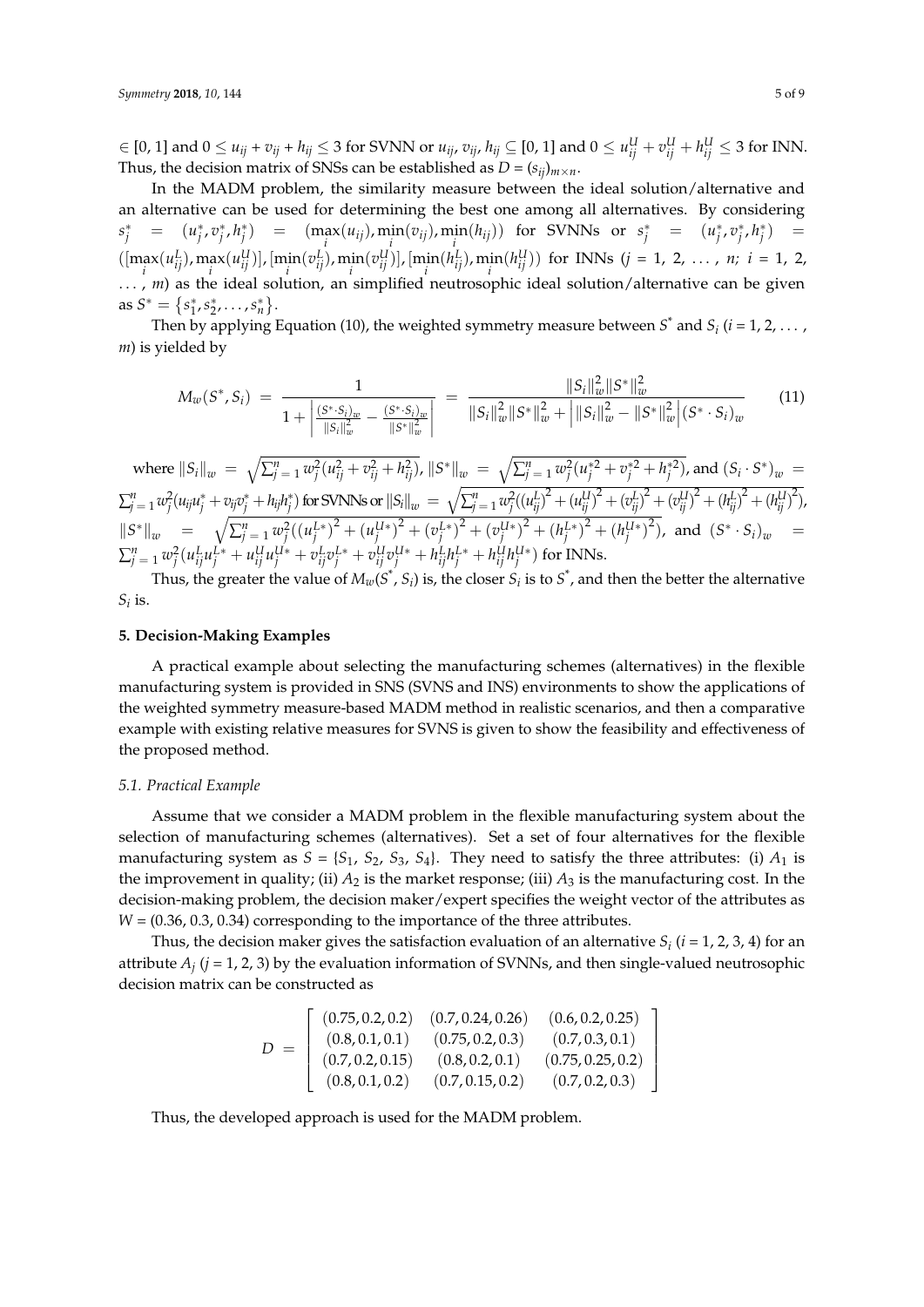First, the single-valued neutrosophic ideal solution/alternative of  $s_j^* = (u_j^*, v_j^*, h_j^*) =$  $(\max_i(u_{ij}), \min_i(v_{ij}), \min_i(h_{ij}))$  for  $j = 1, 2, 3$  and  $i = 1, 2, 3, 4$  can be determined by

$$
S^* = \{s_1^*, s_2^*, s_3^*\} = \{(0.8, 0.1, 0.1), (0.8, 0.15, 0.1), (0.75, 0.2, 0.1)\}
$$

Then, according to Equation (11), the weighted symmetry measure values of  $S^*$  and  $S_i$  can be obtained as follows:

$$
M_w(S^*, S_1) = 0.8945, M_w(S^*, S_2) = 0.9964, M_w(S^*, S_3) = 0.9717, \text{ and } M_w(S^*, S_4) = 0.9730
$$

Since the values of the weighted symmetry measure are  $M_w(S^*, S_2)$  >  $M_w(S^*, S_4)$  >  $M_w(S^*, S_3)$  >  $M_w(S^*, S_1)$ , the four alternatives are ranked as  $S_2 > S_4 > S_3 > S_1$ . Obviously,  $S_2$  is the best one among the four alternatives.

If the fit judgments of the alternatives  $S_i$   $(i = 1, 2, 3, 4)$  for the attributes are expressed by interval neutrosophic information, the interval neutrosophic decision matrix can be constructed as

$$
D = \left[\begin{array}{cccc} ([0.7, 0.8], [0.1, 0.2], [0.15, 0.3]) & ([0.7, 0.8], [0.2, 0.3], [0.1, 0.3]) & ([0.6, 0.7], [0, 0.2], [0.1, 0.4]) \\ ([0.75, 0.9], [0.1, 0.2], [0.1, 0.2]) & ([0.7, 0.8], [0.1, 0.2], [0.1, 0.3]) & ([0.6, 0.7], [0.2, 0.3], [0.1, 0.3]) \\ ([0.6, 0.8], [0.1, 0.3], [0.1, 0.2]) & ([0.7, 0.8], [0.1, 0.3], [0.1, 0.2]) & ([0.7, 0.8], [0.2, 0.4], [0.1, 0.3]) \\ ([0.8, 0.9], [0.1, 0.2], [0.1, 0.2]) & ([0.7, 0.8], [0.1, 0.2], [0.1, 0.3]) & ([0.6, 0.8], [0.2, 0.3], [0.2, 0.4]) \end{array}\right]
$$

interval neutrosophic ideal solution/alternative of  $s_j^*$  =  $(u_j^*, v_j^*, h_j^*)$  =  $([\max_i(u_{ij}^L), \max_i(u_{ij}^U)], [\min_i(v_{ij}^L), \min_i(v_{ij}^U)], [\min_i(h_{ij}^L), \min_i(h_{ij}^U))$  for  $i = 1$ , 2, 3, 4 and  $j = 1$ , 2, 3 can be determined by

$$
S^* \ = \ \left\{s_1^*,s_2^*,\ldots,s_n^*\right\} \ = \ \left\{([0.8,0.9],[0.1,0.2],[0.1,0.2]),([0.7,0.8],[0.1,0.2],[0.1,0.2]),([0.7,0.8],[0.0.2],[0.1,0.3])\right\}
$$

By using Equation (11), the weighted symmetry measure values of  $S^*$  and  $S_i$  ( $i = 1, 2, 3, 4$ ) can be obtained as

$$
M_w(S^*, S_1) = 0.9053
$$
,  $M_w(S^*, S_2) = 0.9423$ ,  $M_w(S^*, S_3) = 0.9401$ , and  $M_w(S^*, S_4) = 0.9762$ 

Since the weighted symmetry measure values are  $M_w(S_4, S^*) > M_w(S_2, S^*) > M_w(S_3, S^*) > M_w(S_1, S^*)$ , the four alternatives are ranked as  $S_4 > S_2 > S_3 > S_1$ . Thus,  $S_4$  is the best one among the four alternatives.

In this practical example, there is little difference of ranking orders under SVNS and INS environments.

To indicate the sensitivity of the proposed MADM method, this work only considers that the attribute weights may affect the ranking of alternatives as the sensitive analysis because the attribute weights are given by the decision maker's subjective judgment/preference in this decision-making problem. If the weights of the three attributes are not considered in this decision-making problem, the three weight values in Equation (11) are reduced to  $w_j = 1/n = 1/3$  for  $j = 1, 2, 3$ .

By using Equation (11) under a SVNS environment, the weighted symmetry measure values between  $S^*$  and  $S_i$  ( $i = 1, 2, 3, 4$ ) can be obtained as

$$
M_w(S^*, S_1) = 0.8933, M_w(S^*, S_2) = 0.9987, M_w(S^*, S_3) = 0.9811, \text{ and } M_w(S^*, S_4) = 0.9592
$$

By using Equation (11) under an INS environment, the weighted symmetry measure values between  $S^*$  and  $S_i$  ( $i = 1, 2, 3, 4$ ) can be obtained as

$$
M_w(S^*, S_1) = 0.9207
$$
,  $M_w(S^*, S_2) = 0.9482$ ,  $M_w(S^*, S_3) = 0.9550$ , and  $M_w(S^*, S_4) = 0.9742$ 

Thus, their ranking order is  $S_4 > S_3 > S_2 > S_1$  according to the above measure values.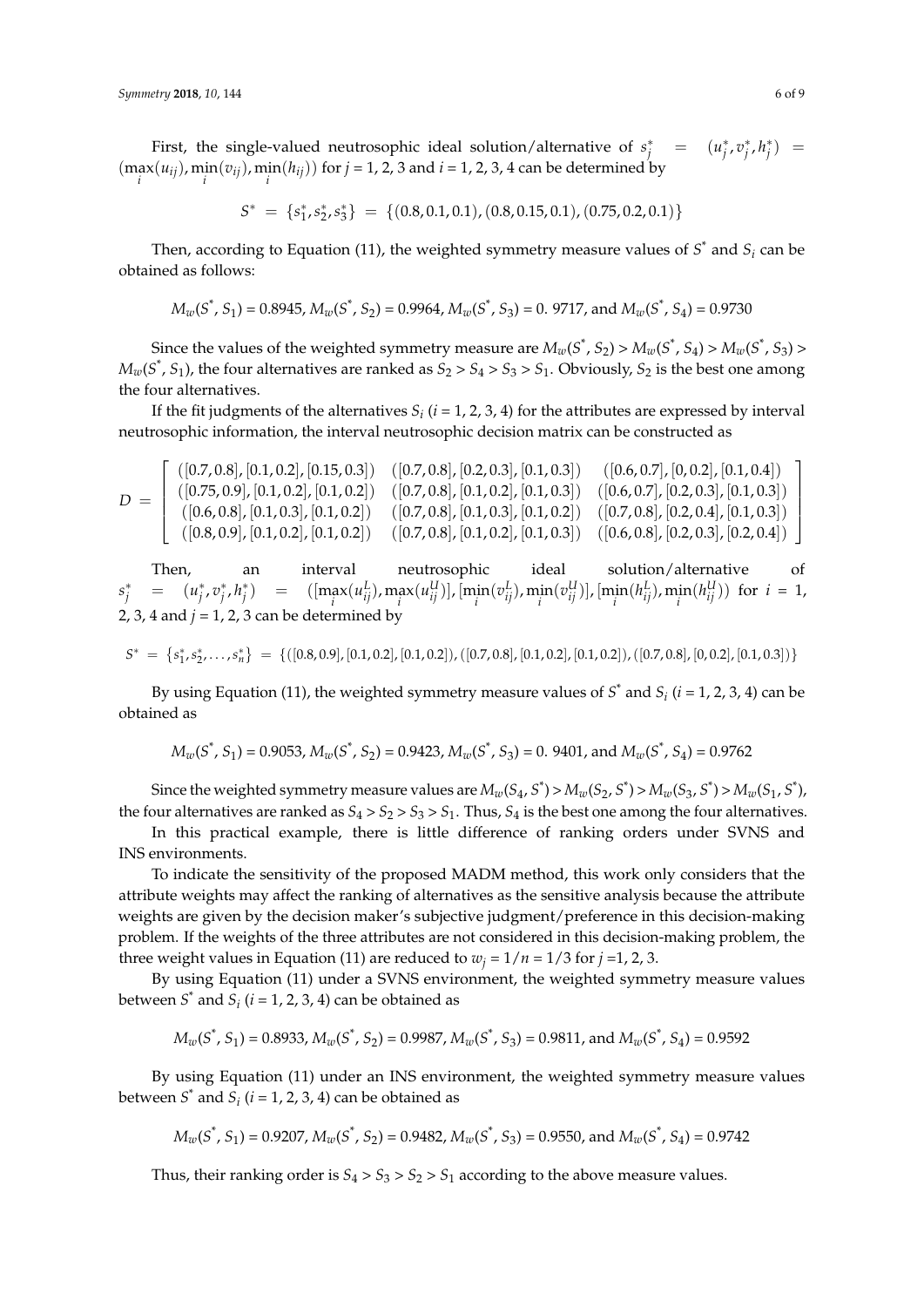Clearly, there exists a little difference of the ranking orders with the given attribute weights and without the attribute weights under SVNS and INS environments, and then the best alternatives  $S_2$ and *S*<sup>4</sup> in all ranking orders are still identical in these cases.

By the sensitive analysis regarding to the weights of the three attributes, it is obvious that the attribute weights can affect the ranking orders of four alternatives to some extent, which show some sensitivity to the attribute weights specified by the decision maker or expert.

#### *5.2. Comparative Example with Existing Relative Measures for Single-Valued Neutrosophic Sets*

For convenient comparison, let us adopt a MADM problem about selecting design schemes (alternatives) of punching machine from literature [\[21\]](#page-9-4). In the design schemes of punching machine [\[21\]](#page-9-4), a set of four design schemes  $S = \{S_1, S_2, S_3, S_4\}$  needs to satisfy a set of the five attributes  $A = \{A_1, A_2, A_3, A_4, A_5, A_6, A_7, A_8, A_9, A_9, A_1, A_2, A_3, A_4, A_5, A_6, A_7, A_8, A_9, A_9, A_1, A_2, A_4, A_5, A_6, A_7, A_8, A_9, A_9, A$ *A*4, *A*5}, where *A*1, *A*2, *A*3, *A*4, and *A*<sup>5</sup> are the manufacturing cost, structure complexity, transmission effectiveness, reliability, and maintainability respectively. The SVNS decision matrix of evaluating the four alternatives over the five attributes is adopted from literature [\[21\]](#page-9-4), which is given as

$$
D = \left[\begin{array}{cccccc} (0.75, 0.1, 0.4) & (0.80, 0.1, 0.3) & (0.85, 0.1, 0.2) & (0.85, 0.1, 0.3) & (0.9, 0.1, 0.2) \\ (0.70, 0.1, 0.5) & (0.75, 0.1, 0.1) & (0.75, 0.2, 0.1) & (0.8, 0.1, 0.1) & (0.8, 0.2, 0.3) \\ (0.80, 0.2, 0.3) & (0.78, 0.1, 0.2) & (0.80, 0.1, 0.2) & (0.8, 0.2, 0.2) & (0.75, 0.1, 0.3) \\ (0.9, 0.1, 0.2) & (0.85, 0.1, 0.1) & (0.9, 0.1, 0.2) & (0.85, 0.1, 0.3) & (0.85, 0.2, 0.3) \end{array}\right]
$$

Then, the weight vector of the five attributes is given as *W* = (0.25, 0.2, 0.25, 0.15, 0.15). The ideal solution/alternative in [\[21\]](#page-9-4) is

$$
S^* = \{s_1^*, s_2^*, s_3^*, s_4^*, s_5^*\} = \{(0.9, 0.1, 0.2), (0.85, 0.1, 0.1), (0.9, 0.1, 0.1), (0.85, 0.1, 0.1), (0.9, 0.1, 0.2)\}
$$

Thus, we get the weighted symmetry measure values by Equation (11) as

$$
M_w(S^*, S_1) = 0.9452
$$
,  $M_w(S^*, S_2) = 0.8390$ ,  $M_w(S^*, S_3) = 0.8770$ , and  $M_w(S^*, S_4) = 0.9803$ .

All the measure values of both the proposed weighted symmetry measure  $M_w(S^*, S_i)$  and the various measures like the cosine measures of  $Cos_w(S^*,S_i)$  and  $C_w(S^*,S_i)$ , the Dice measure of  $D_w(S^*,S_i)$ , the Jaccard measure of  $J_w(S^*, S_i)$ , the projection measure of  $Projw_{s^*}(S_i)$ , and the bidirectional projection measure of  $BProj_w(S^*, S_i)$  in the literature [\[21\]](#page-9-4) are shown in Table [1,](#page-7-0) where the average value (AV) and the standard deviation (SD) of  $S_i$  for  $i = 1, 2, 3, 4$  are also given.

<span id="page-7-0"></span>**Table 1.** Various measure results and ranking orders. AV: average value; SD: standard deviation.

| Measure             | S <sub>1</sub> | $S_2$  | $S_3$  | $S_4$  | AV     | <b>SD</b> | <b>Ranking Order</b>    |
|---------------------|----------------|--------|--------|--------|--------|-----------|-------------------------|
| $Cos_w(S^*, S_i)$   | 0.9785         | 0.9685 | 0.9870 | 0.9942 | 0.9821 | 0.0096    | $S_4 > S_3 > S_1 > S_2$ |
| $C_w(S^*, S_i)$     | 0.9798         | 0.9750 | 0.9875 | 0.9929 | 0.9838 | 0.0069    | $S_4 > S_3 > S_1 > S_2$ |
| $D_w(S^*, S_i)$     | 0.9787         | 0.9696 | 0.9845 | 0.9927 | 0.9814 | 0.0084    | $S_4 > S_3 > S_1 > S_2$ |
| $J_w(S^*, S_i)$     | 0.9586         | 0.9427 | 0.9694 | 0.9857 | 0.9641 | 0.0157    | $S_4 > S_3 > S_1 > S_2$ |
| $Projw_{s^*}(S_i)$  | 0.3933         | 0.3632 | 0.3806 | 0.4158 | 0.3882 | 0.0192    | $S_4 > S_1 > S_3 > S_2$ |
| $BProj_w(S^*, S_i)$ | 0.9883         | 0.9636 | 0.9728 | 0.9958 | 0.9801 | 0.0126    | $S_4 > S_1 > S_3 > S_2$ |
| $M_w(S^*, S_i)$     | 0.9452         | 0.8390 | 0.8770 | 0.9803 | 0.9104 | 0.0555    | $S_4 > S_1 > S_3 > S_2$ |

From Table [1,](#page-7-0) the ranking order based on the proposed symmetry measure is the same as the ones of the projection and bidirectional projection measures, but indicates a little difference of other ranking orders. However, the best one in all ranking orders is the same. It is obvious that the proposed symmetry measure is feasible and effective. According to their standard deviations, the SD value of the proposed symmetry measure is 0.0555, which is the biggest one among the SD values of various measures. In the MADM process, however, the cosine, Dice, and Jaccard measures indicate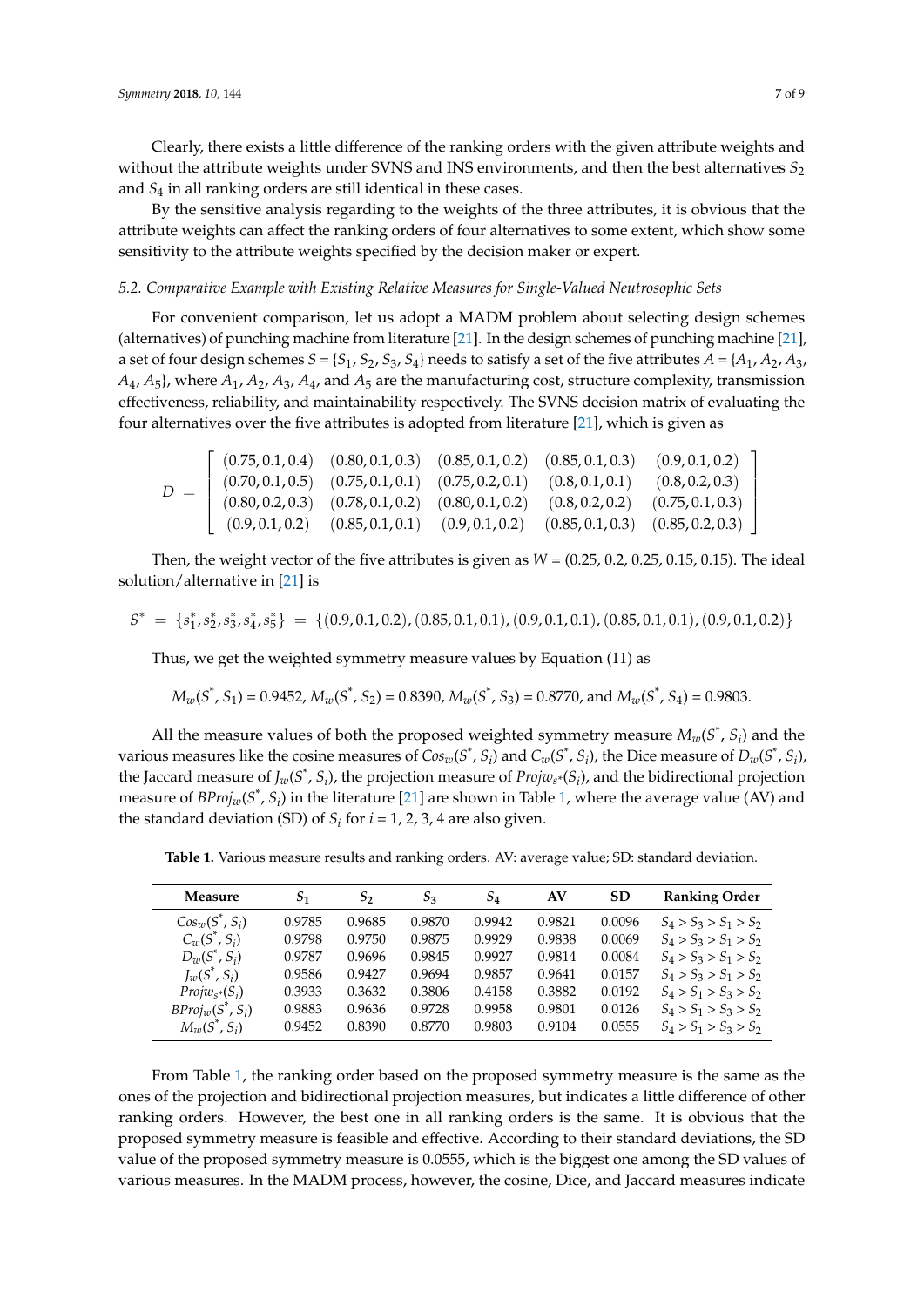smaller SD values, which show lower resolution/discrimination; while the MADM methods using the projection and bidirectional projection measures also imply low resolution/discrimination due to their small SD values. Obviously, the new MADM method can strengthen the resolution/discrimination in the MADM process of the four alternatives so as to provide effective decision information for decision makers.

## <span id="page-8-8"></span>**6. Conclusions**

This paper firstly defined asymmetry measure of SNSs (SVNSs and INSs), and then developed the normalized symmetry measure and weighted symmetry measure of SNSs (SVNSs and INSs) and their MADM method with SNS information (interval and single valued neutrosophic information). Then the ranking of all alternatives and the best one can be given through the weighted symmetry measure between the ideal solution/alternative and each alternative. Finally, a practical example demonstrated the applications of the developed method for selecting the manufacturing schemes (alternatives) in the flexible manufacturing system under single-valued and interval neutrosophic environments, along with the sensitive analysis regarding to the attribute weights, and then the feasibility and effectiveness of the proposed method were indicated by the comparative example in single-valued neutrosophic setting.

Since the MADM method proposed in this study contains the biggest standard deviations among these existing related MADM methods, the higher resolution/discrimination given in the decision-making process is its main advantage. However, this study only proposes the simplified neutrosophic symmetry measure and its MADM method with the given (subjective) attribute weights for the first time, but it cannot handle simplified neutrosophic group decision-making problems. Therefore, in the future this study will be extended to simplified neutrosophic or simplified neutrosophic cubic group decision-making problems with given/unknown weights.

**Author Contributions:** Angyan Tu proposed the asymmetry and symmetry measures of SNSs and their MADM method; Bing Wang and Jun Ye presented the decision-making example and comparative analysis; we wrote this paper together.

**Conflicts of Interest:** The authors declare no conflict of interest.

## **References**

- <span id="page-8-0"></span>1. Smarandache, F. *Neutrosophy: Neutrosophic Probability, Set, and Logic*; American Research Press: Rehoboth, DE, USA, 1998.
- <span id="page-8-1"></span>2. Ye, J. A multicriteria decision-making method using aggregation operators for simplified neutrosophic sets. *J. Intell. Fuzzy Syst.* **2014**, *26*, 2459–2466.
- <span id="page-8-2"></span>3. Wang, H.; Smarandache, F.; Zhang, Y.Q.; Sunderraman, R. *Interval Neutrosophic Sets and Logic: Theory and Applications in Computing*; Hexis: Phoenix, Australia, 2005.
- <span id="page-8-3"></span>4. Wang, H.; Smarandache, F.; Zhang, Y.Q.; Sunderraman, R. Single valued neutrosophic sets. *Multispace Multistruct.* **2010**, *4*, 410–413.
- <span id="page-8-4"></span>5. Ye, J. Vector similarity measures of simplified neutrosophic sets and their application in multicriteria decision making. *Int. J. Fuzzy Syst.* **2014**, *16*, 204–211.
- <span id="page-8-5"></span>6. Peng, J.J.; Wang, J.Q.; Zhang, H.Y.; Chen, X.H. An outranking approach for multi-criteria decision-making problems with simplified neutrosophic sets. *Appl. Soft Comput.* **2014**, *25*, 336–346. [\[CrossRef\]](http://dx.doi.org/10.1016/j.asoc.2014.08.070)
- <span id="page-8-6"></span>7. Zhang, H.Y.; Wang, J.; Chen, X.H. An outranking approach for multi-criteria decision-making problems with interval-valued neutrosophic sets. *Neural Comput. Appl.* **2016**, *27*, 615–627. [\[CrossRef\]](http://dx.doi.org/10.1007/s00521-015-1882-3)
- <span id="page-8-7"></span>8. Ye, J. Another form of correlation coefficient between single valued neutrosophic sets and its multiple attribute decision-making method. *Neutrosophic Sets Syst.* **2013**, *1*, 8–12.
- 9. Ye, J. Multicriteria decision-making method using the correlation coefficient under single-valued neutrosophic environment. *Int. J. Gen. Syst.* **2013**, *42*, 386–394. [\[CrossRef\]](http://dx.doi.org/10.1080/03081079.2012.761609)